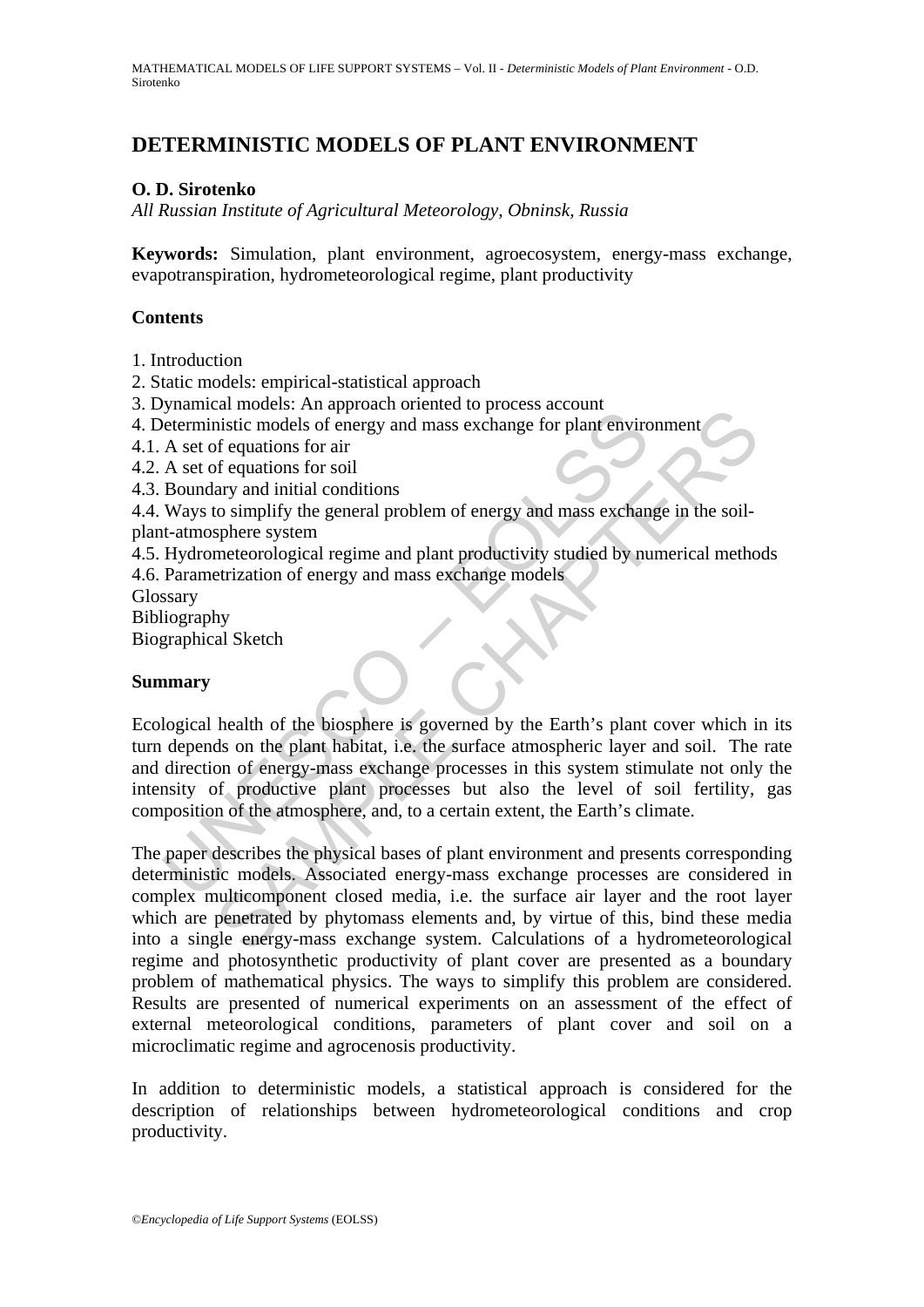## **1. Introduction**

Ecology and related scientific disciplines (agronomy, soil science, plant physiology and others) are undergoing a rapid evolution. Mathematics, rather than being just a useful tool for describing research results and correlating them with theoretical concepts, has found growing support as the only possible approach to some problems. In terms of scientific methodology and philosophy, the current situation may be defined as the commencement of the maturity stage with the "normal" ways of conducting scientific research being dominant. One of the essential problems in this field of research is the description of environmental impact on plant conditions and productivity.

roaches prevailed, with relationships between weather (climate) cluction being explained on the basis of agronomy and plant pl<br>the laws of soil and atmospheric physics. This qualitative appr<br>an empirical statistical one w is prevailed, with relationships between weather (climate) conditions and being explained on the basis of agronomy and plant physiology concess of soil and atmospheric physics. This qualitative approach was replied the pri Three stages of development may be discerned in the ways of studying relationships between the physical environment and crop production. In the first stage descriptive approaches prevailed, with relationships between weather (climate) conditions and crop production being explained on the basis of agronomy and plant physiology concepts and the laws of soil and atmospheric physics. This qualitative approach was replaced with an empirical statistical one which emphasized mostly the search for direct relations between input and output of a black box - the "Crop-Weather system". A transition to the third current stage had been initiated in the middle of the  $20<sup>th</sup>$  century by theoretical works and only in 2-3 decades the results of these investigations had affected the practice. The essence of a new approach, called a dynamic one, lies in the fact that the problem of describing environmental impact on plant productivity is considered as a process and calculation of crop productivity is formulated as a problem of mathematical physics. It means that a system is differential equations describing energy-mass exchange in the Soil-Plant-Atmosphere system is developed, the corresponding boundary conditions are given, and the final agrocenosis productivity is calculated as a result of this system integration from plant emergence to maturity.

# **2. Static models: empirical-statistical approach**

A static model is a mathematical structure which explicitly does not include time. In addition, the system's behavioral characteristics which are essentially time-dependent have to be discarded. Since everything in this world is changing, either rapidly or slowly, any static model is always an approximation. Static models describing environmental impact on plant productivity are usually developed as empirical-statistical models which use a minimum of known (*a priori*) information about the physical mechanisms of corresponding phenomena or processes.

The English mathematician R.Fisher was the first to consider the problems arising in the development of such models and to pay attention to the fact that in these problems the number of effective environmental factors and the number of years of observation are of the same order of magnitude. He suggested methods for compressing information on weather conditions based on a polynomial approximation of temporal variations in meteorological parameters.

Let us give another approach to overcome the difficulties associated with multidimensionality. A model has been developed to describe the weather impact on winter rye yields in dry areas near the Volga (Russia). The spring and summer crop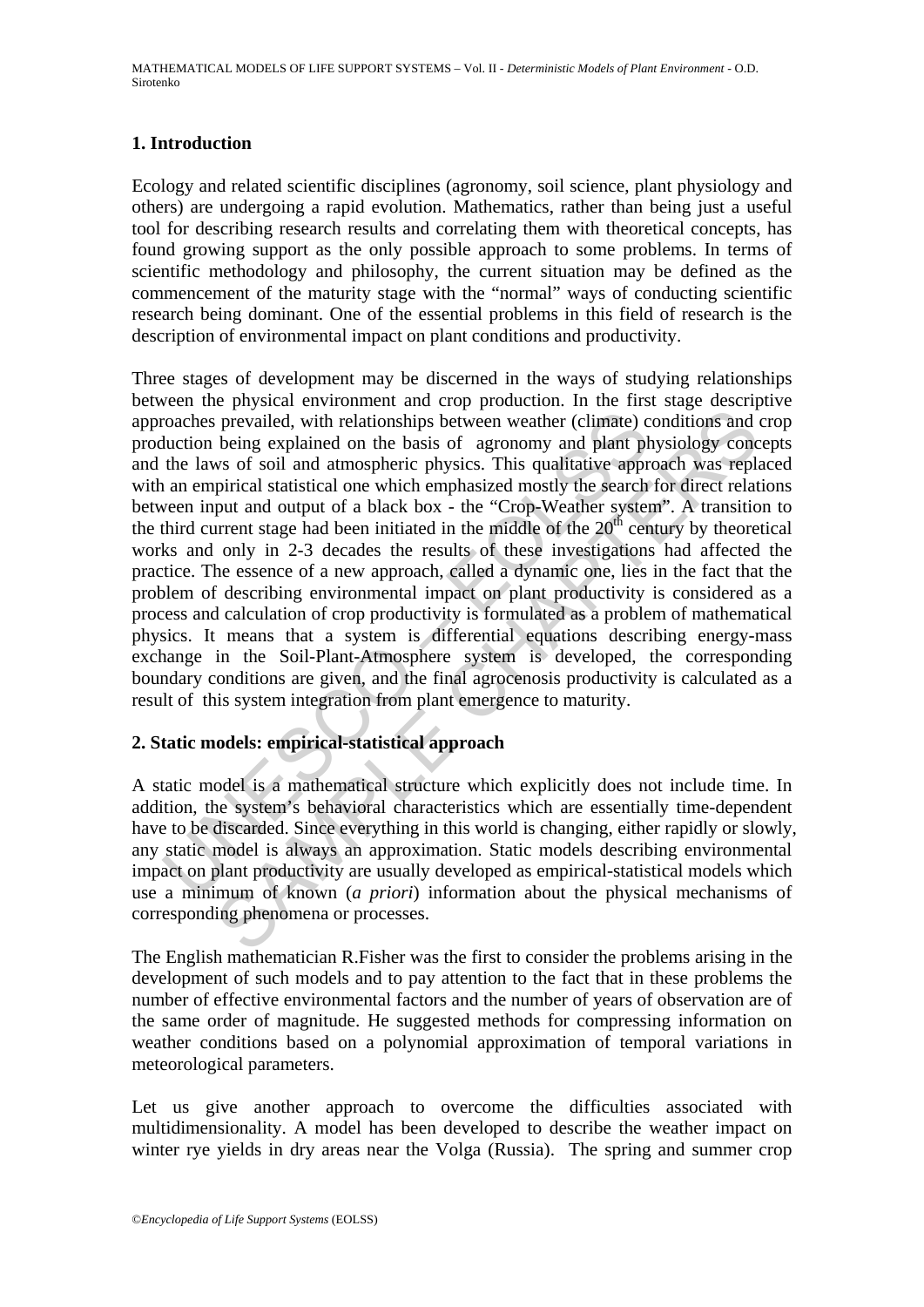growing season is split into nine sub-periods and calculation is made of coefficients of correlation between the "purified" crop yield series and meteorological factors for each isolated time interval. The corresponding coefficients of correlation are given below:

How can the model considering the effects of all 18 factors be developed with only 23 years of observation available? Weights are attributed to each meteorological variable proportional to the corresponding coefficient of correlation given above. As a result, the number of independent variables in the equation of regression was reduced from 18 to 3. The effect of winter conditions was excluded with the help of a regression equation, connecting crop yield with visual crop assessment when the snow has melted.

|                           |      |      | Ш |             |  | VIII                                                           |      |
|---------------------------|------|------|---|-------------|--|----------------------------------------------------------------|------|
| Air temperature<br>(°C)   | 0.39 |      |   |             |  | $0.20$ $-0.28$ $-0.53$ $-0.58$ $-0.10$ $-0.41$ $-0.34$ $-0.34$ |      |
| Precipitation<br>sum (mm) | 0.02 | 0.18 |   | $0.54$ 0.81 |  | $0.55$ $0.26$ $0.36$ $0.19$                                    | 0.04 |

<sup>o</sup>C)<br>
<sup>0.39</sup> 0.20 -0.26 -0.35 -0.36 -0.10 -0.41<br>
necipitation<br>
am (mm)<br>
0.02 0.18 0.54 0.81 0.55 0.26 0.36<br>
a more general form this problem is presented as follow<br>
eorological conditions varies significantly in the proc In a more general form this problem is presented as follows. The effect of meteorological conditions varies significantly in the process of plant growth and development. Suppose that a plant development period is equal to 100 days. How many meteorological factors are to be taken into account? At least three: air temperature, a moisture indicator and incoming solar radiation. Thus, to set up a linear equation for calculating the crop yields, 3x100=300 regression coefficients have to be identified. When setting up a nonlinear equation that takes account of relations between different hydrometeorological factors, the number of coefficients to be identified increases several fold. The problem of multidimensionality may be solved completely only as a result of transition from a static to a dynamic form of model description.

0.39 0.20 -0.28 -0.35 -0.38 -0.10 -0.44 -0.34 -0.35<br>
tion<br>
tion<br>
tion<br>
complement problem is presented as follows. The effect<br>
cigical conditions varies significantly in the process of plant growth<br>
experiment Suppose tha Even so, within an empirical-statistical approach there are ways to reduce the burden of the "curse of dimensionality". To this end, the meteorological variables affecting plant productivity are presented as discrete functions of time which are expanded into an orthogonal series of Chebyshev polynomials or, to be more effective, in the eigenvectors of covariance matrix. Among the  $z_1, z_2, ... z_n$  expansion terms the coefficients are selected which are most significantly connected with the output variable y (yield). As a rule, the number of such variables turns out to be much less than the initial dimensionality of a problem. The greater the correlation of initial meteorological variables, the more effective is this method (a component analysis) of initial information compression. When the initial variables  $x_1, x_2, ..., x_n$ , are non-uniform and/or weakly correlated with each other, the considered method may appear to be insufficiently effective.

A universal way to improve the empirical-statistical models is more complete application of information which can be obtained by analyzing the physical essence of a simulated system. It is shown that using even the simplest form of linear constraints  $\alpha_i$  $\geq 0$  as a linear equation of regression with certain constraints on parameters, calculations can be appreciably improved. For example, in obtaining the regression equations for deriving 10-day totals of precipitation for individual stations based on the data from the nearest stations, it was found that, as a rule, several regression coefficients turn out to be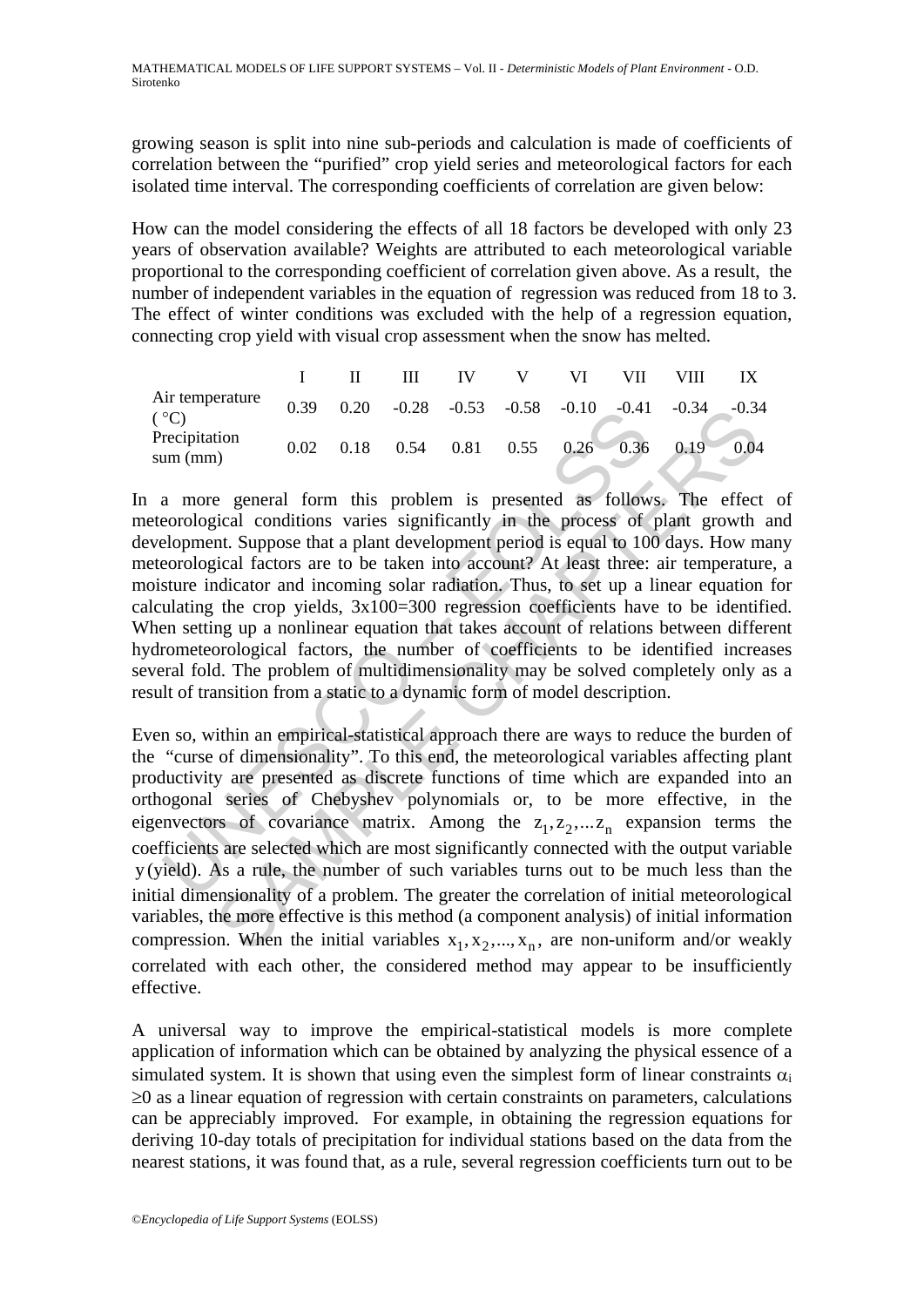MATHEMATICAL MODELS OF LIFE SUPPORT SYSTEMS – Vol. II - *Deterministic Models of Plant Environment* - O.D. Sirotenko

negative, contradicting the basic rules of physics. Therefore, in addition to the conventional regression equations, new equations were obtained by the quadratic programming and by means of component analysis. Comparative simulation schemes were verified with independent samples. The mean values of conjugate correlation coefficients between calculated and actual rainfall totals were found to be as follows: for classical regression analysis –  $0.373$ ; for component analysis –  $0.578$ ; for quadratic programming (  $\alpha \ge 0$ ) – 0.685. The account for limitations in the form of the requirements for non-negative regression coefficients, led to an increase in the variance from 14% to 47 %, i.e. an improvement in the calculation of more than 3 times.

to the availability of "anomalous" data. Coefficient estimates fo<br>tions result from minimizing the special goal function (Huber<br>metrical error function  $\xi$ , which is presented by a parabola in the<br>then continued by two s and annual containing of "anomalous" data. Coefficient estimates for robust regressive from minimizing the special goal function (Huber function). It al error function  $\xi$ , which is presented by a parabola in the segment Rather effective is the application of "alternative" methods of regression analysis, such as robust regression, ridge regression, etc. Thus, robust regression makes it possible to overcome the difficulties related to violating the normality of the predicted distribution and to the availability of "anomalous" data. Coefficient estimates for robust regression equations result from minimizing the special goal function (Huber function). It is a symmetrical error function  $\xi$ , which is presented by a parabola in the segment [-h, h] and then continued by two straight lines. The h value defines a threshold after which the rate of error 'weight' growth decreases and characterizes the degree of estimate robustness. At rather high h -values, the obtained estimates coincide with the conventional least square estimates. Usually the h value is chosen so as to decrease the contribution of significant deviations of actual values from the calculated ones.

Ridge regression is aimed at overcoming difficulties related to predictors being closely correlated. Estimates of ridge regression coefficients may be obtained by solving

$$
y = Q^* (C + L)^{-1} \cdot X,
$$

where  $Q^*$  is the vector formed of the coefficients of covariance between the predicted y and components of the vector-predictor x (\* is for transposition); C is the covariance matrix of predictors; L is the diagonal matrix (i.e. such that  $l_{ii} = 0$ , if  $i = j$ ). Coefficients  $l_i$  are called the ridge parameters and defined by fitting an independent sample. In defining  $l_i a$  *priori* information concerning supposed signs for the desired regression coefficients can be used.

Thus, studies of the cereal crop formation in Kazakhstan, for example, showed that under deficient moisture conditions the coefficients for rainfall R should be nonnegative and at temperature  $T_i$  – non-positive. However, a model obtained by the least squares method is

$$
y = -0.105R_1 - 0.091R_2 + 1.294R_3 + 0.500R_4
$$
  
+0.559t<sub>1</sub> - 0.904t<sub>2</sub> + 0.138t<sub>3</sub> - 0.508t<sub>4</sub> (1)

Here  $R_1, R_2, R_3, R_4$  and  $t_1, t_2, t_3, t_4$  are, respectively, the rainfall and temperature for the third decade of May and three decades of June. Theoretical assumptions are violated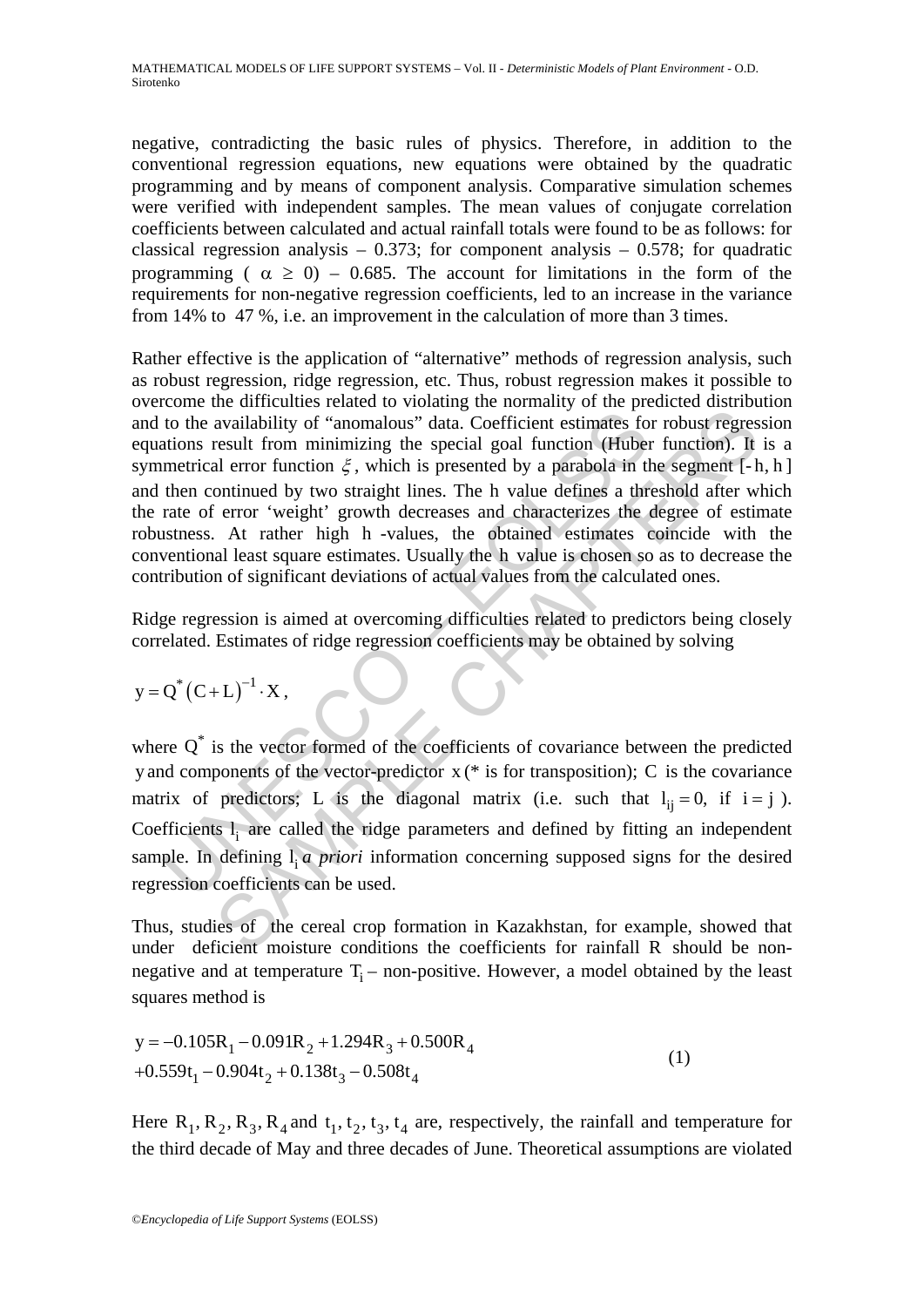for the following variables:  $R_1, R_2, t_1$  and  $t_3$ . The reason is poor stipulation of the corresponding correlation matrix. To establish the "actual" dependence, the ridge regression analysis was used, which at the minimum value of a ridge parameter  $l = 0.3$  resulted in the equation where the signs of all coefficients totally agree with the physical representation

$$
y = 0.041R1 + 0.070R2 + 0.038R3 + 0.288R4 - 0.036t1-0.249t2 - 0.044t3 - 0.249t4 - 0.015
$$
 (2)

Verification against independent data has shown that a mean square prediction error for the first equation is 2.21 and for the second is only 0.911, i.e. the regression equation error was reduced to less than half the original value.

This is a typical example. So far as the methods of robust and ridge regression "defend" from different violations of input prerequisites of regression analysis, their combined utilization seems to be effective within one problem.

The volume of used *a priori* information may be increased later on by developing specialized physico-statistical models. Consider this approach with Baier's model as an example which takes the following form:

$$
Y = \sum_{t=0}^{m} V_1 \cdot V_2 \cdot V_3,
$$
 (3)

where Y is the dependent variable representing the final yield;  $V_1$ ,  $V_2$ ,  $V_3$  are functions of the selected input variables presented as:

$$
V = A_0 + A_1 x + A_2 x^2,
$$

And vectors in an in the original value.<br>
is a typical example. So far as the methods of robust and ridge round if different violations of input prerequisites of regression analystication seems to be effective within one pical example. So far as the methods of robust and ridge regression "def-<br>referent violations of input prerequisites of regression analysis, their comb<br>seems to be effective within one problem.<br>Let us a priori information where  $A_0$ ,  $A_1$ ,  $A_2$  are the polynomials of the fourth degree in biometeorological time t ( $t = 0$  at the date of sowing,  $t = 1$  at the date of emergence,  $t = 2$  at the date of tilling, etc.). Coefficients of the function V are evaluated by numerical optimization methods; in  $V_1$ ,  $V_2$ ,  $V_3$ , x stands for one of the following characteristics of weather conditions over a 24-hour period: minimum and maximum air temperatures, relative humidity of the soil, the ratio of actual to potential evaporation, total radiation. The following combination of 3 factors, out of 5 enumerated, was found to have the highest information content: solar radiation, minimum air temperature and the ratio of actual to potential evaporation. The model parameters were evaluated on the basis of the data on spring wheat yields in Canada.

Baier's model (3) for the spring wheat accounts for about 80 % of the yield variance. This model is a good example which shows how, by comparatively simple means, it is possible to devise a much better method for investigating the CROP-WEATHER system, as compared with the classical regression methods. The model considered has 12 parameters for each variable but enables a composite quantitative estimate to be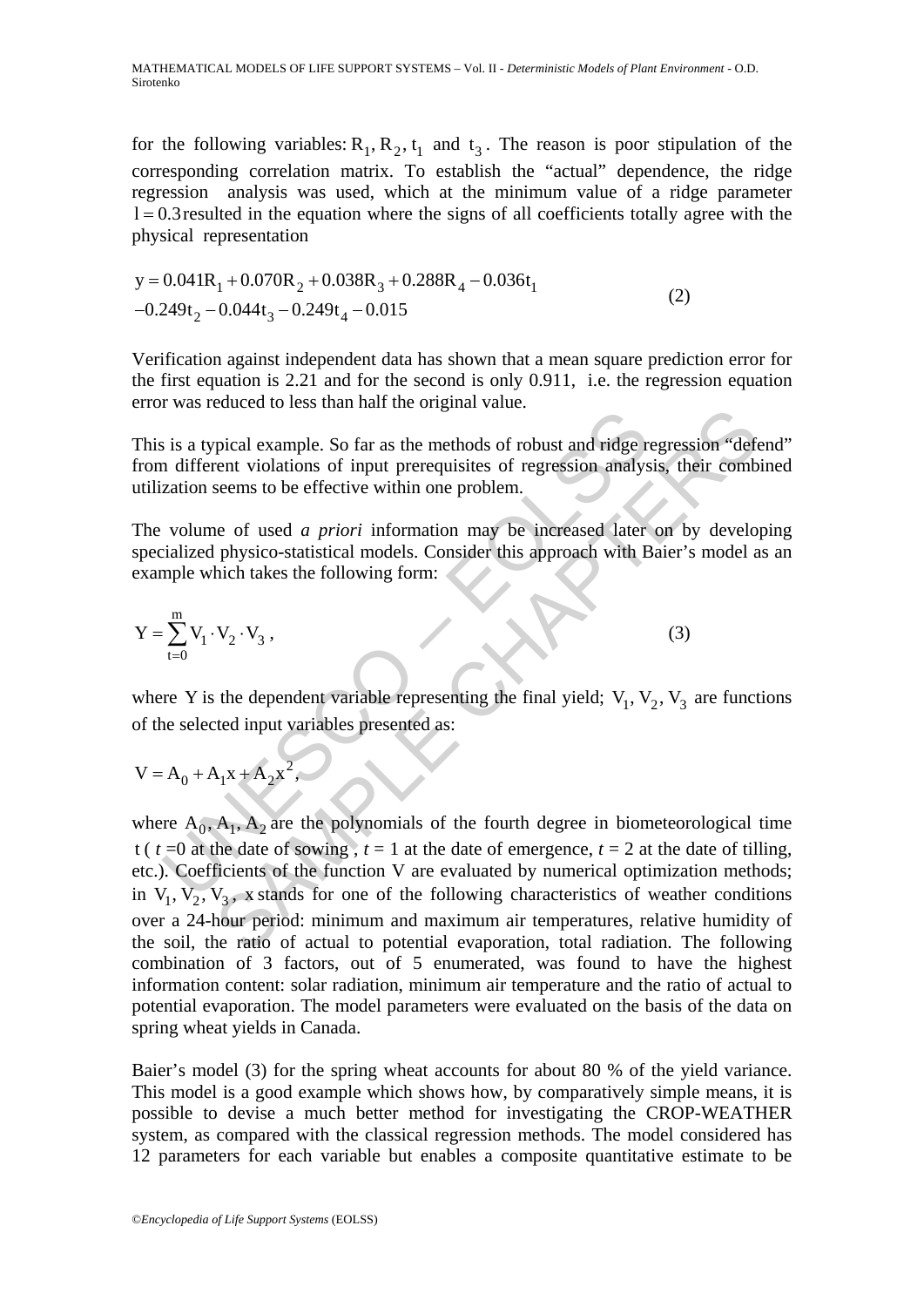MATHEMATICAL MODELS OF LIFE SUPPORT SYSTEMS – Vol. II - *Deterministic Models of Plant Environment* - O.D. Sirotenko

made of the daily crop yield formation conditions during the whole vegetation period.

In addition to the CROP-WEATHER systems, the models of soil fertility are decisive for agriculture. Consider one model of this type. The effect has been studied of variables characterizing impact of the initial soil state, climatic factors and agrotechnical indices on humus dynamics of the arable soils in the European nonchernozem zone of the former USSR. Results of long-run field experiments with different crop rotations and fertilizers were used for model development. As a resulting variable  $\Delta C_n$  the difference was used between the carbon content in soil at the end and in the beginning of the observation period, divided by years of observation n . The problem of developing humus transformation model is reduced to identification of parameters for the following nonlinear function:

$$
\Delta C_n = f(C_H, L, H, N, pp, MT, R_v, PEBT),
$$

where  $C_H$  is the humus content in the beginning of observations (%), L is the content of physical clay  $(\%)$ , H is the annual mean norm of manure (T⋅ha<sup>-1</sup>), N is the annual mean dose of mineral nutrients with regard for nitrogen  $(kg \cdot N \cdot ha^{-1} \cdot year^{-1})$ , pp is the fraction of clean-cultivated crops and bare fallow in crop rotation (%), MT is the fraction of perennial grass in crop rotation  $(\%), R_v$  is the mean precipitation sum (mm) for a vegetation period, PEBT is the potential evapotranspiration (mm) for a vegetation period.

The model sought for  $\Delta C_n$  calculations was presented as an arbitrary-degree polynomial, the coefficients of which and their standard errors are given in Table 1.

| $_{1}$ = f (C <sub>H</sub> , L, H, N, pp, MT, R <sub>y</sub> , PEBT),                                      |                          |                                        |                     |
|------------------------------------------------------------------------------------------------------------|--------------------------|----------------------------------------|---------------------|
| re C <sub>H</sub> is the humus content in the beginning of observations $(\%)$ , L is the con              |                          |                                        |                     |
| hysical clay $(\%)$ , H is the annual mean norm of manure $(T \cdot ha^{-1})$ , N is the an                |                          |                                        |                     |
| in dose of mineral nutrients with regard for nitrogen $(kg \cdot N \cdot ha^{-1} \cdot year^{-1})$ , pp is |                          |                                        |                     |
| tion of clean-cultivated crops and bare fallow in crop rotation (%), MT is                                 |                          |                                        |                     |
| tion of perennial grass in crop rotation $(\%), R_{v}$ is the mean precipitation sum (r                    |                          |                                        |                     |
| a vegetation period, PEBT is the potential evapotranspiration (mm) for a vegeta                            |                          |                                        |                     |
| od.                                                                                                        |                          |                                        |                     |
|                                                                                                            |                          |                                        |                     |
|                                                                                                            |                          |                                        |                     |
| model sought for $\Delta C$ <sub>n</sub> calculations was presented as an arbitrary-degree polynois        |                          |                                        |                     |
| coefficients of which and their standard errors are given in Table 1.                                      |                          |                                        |                     |
|                                                                                                            |                          |                                        |                     |
| <b>Independent variables</b>                                                                               | <b>Regression</b>        | <b>Standard</b><br>coefficients errors | t-statistics        |
| $pn^{2.5}$                                                                                                 | 3.527532                 | 1.000962                               | 3.5241              |
| 3.8<br>pp                                                                                                  | $-0.000022$              | 6.935189                               | $-3.1051$           |
| $N^{0.4}$<br>·Cn                                                                                           | 0.000923                 | 0.000328                               | 2.8183              |
| $Rv$ · $Cn$                                                                                                | $-0.001932$              | 0.00019                                | $-10.1642$          |
| PEBT·Cn                                                                                                    | 0.000931                 | 0.000095                               | 9.8336              |
| MT·Cn                                                                                                      | 0.003848                 | 0.00042                                | 9.1669              |
| <b>MT</b>                                                                                                  | $-0.009203$              | 0.000936                               | $-9.8317$           |
| MT·L                                                                                                       | 0.000126                 | 0.000018                               | 7.1229              |
| $H^{0.7}$ ·PEBT $^{0.5}$                                                                                   | 0.000096                 | 0.000018                               | 5.2702              |
| $PEBT^{0.025}$<br>$Rv^{0.5}$                                                                               | $-25.915459$<br>0.079278 | 2.660653<br>0.008077                   | $-9.7403$<br>9.8159 |

Table 1. Regression equation for calculating humus reserve variations  $\Delta C_n$  (%, year<sup>-1</sup>) for loamy soddy-podzolic soils

This model generalizing data of 95 years of field experiments reproduces 87 % of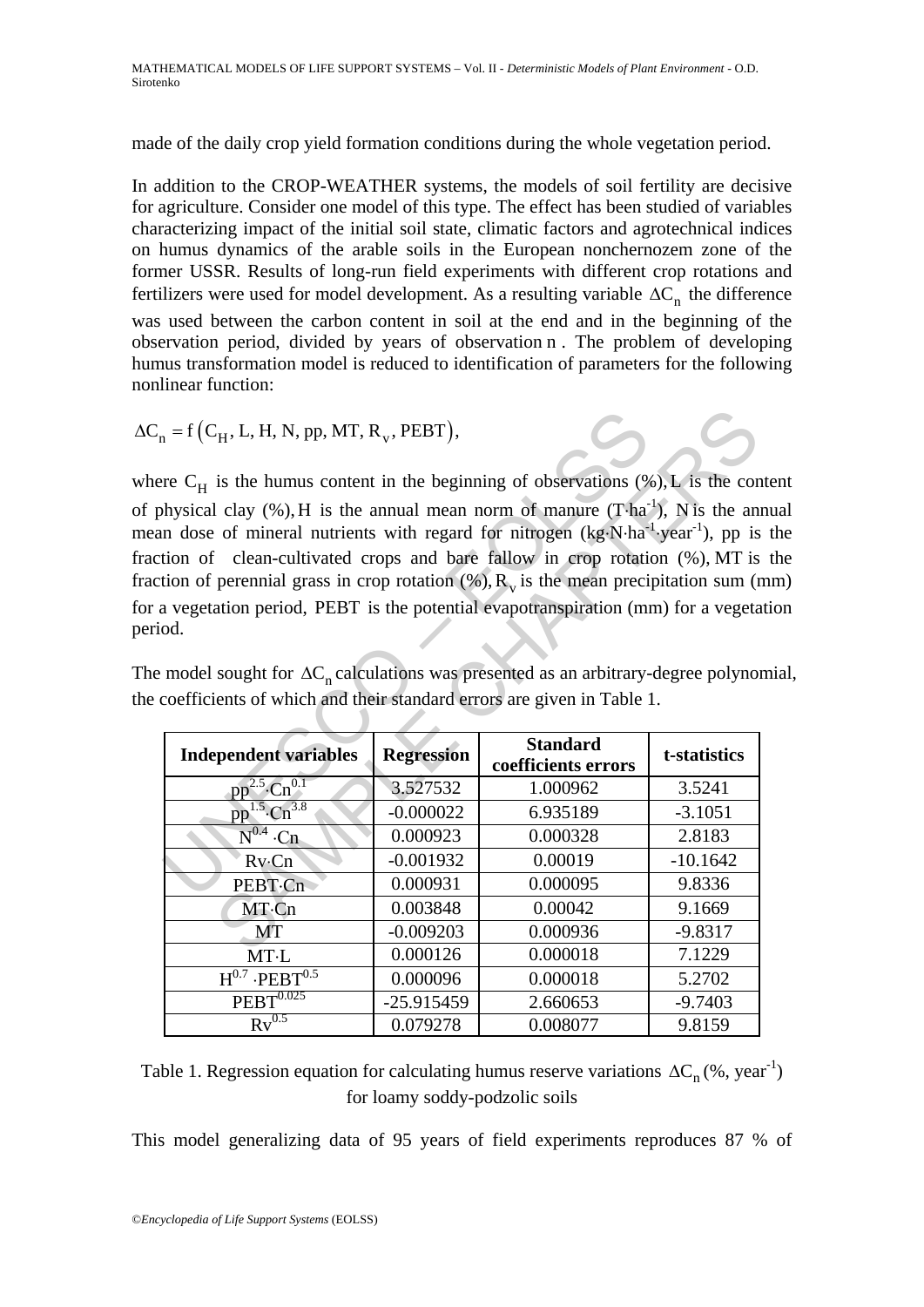dispersion for the independent variable  $\Delta C_n$ . Its multiple correlation coefficient is estimated as 0.93. The regression coefficient estimates from the absolute value exceed their standard errors threefold and more in all cases, except one. It confirms the reliability of obtained estimates for an overwhelming majority of model coefficients. The exception is a coefficient for the independent variable  $C_H N^{0,4}$ , however, and for this coefficient the confidence limit exceeds 94%.

So, the examples of statistical model development for crop yield calculations as well as for humus dynamics assessment show that the observed difficulties have a great deal in common. They include a large number of factors, generating great dimensionality, nonlinearity, strong correlation of input parameters, a small volume of samples, observation contamination by errors, and significant deviations from a normal distribution law. All this violates the input theoretical prerequisites, on which the classical regression analysis is based. The application of alternative methods of component, ridge and robust analyses and regression with coefficient limitations in some cases permit the stated problems to be solved more effectively. Nevertheless, the greatest effect is achieved in the case when the individual structure of a model is successfully evaluated from preliminary analysis.

### **3. Dynamical models: An approach oriented to process account**

ribution law. All this violates the input theoretical prerequisi<br>sical regression analysis is based. The application of altern<br>popenent, ridge and robust analyses and regression with coeffice<br>e cases permit the stated pro 1 law. All this violates the input theoretical prerequisites, on which<br>egension analysis is based. The application of alternative methods,<br>i. ridge and robust analyses and regression with coefficient limitation<br>permit the More than 50 mathematical models of crop production have been developed for most important crops in different countries of the world; they may be called dynamical models. All of them are computer programs enabling the dynamics of the vegetative biomass of crops to be calculated for the entire growing period or a significant portion of it. Dynamical models differ appreciably from each other, depending on the tasks they are intended to undertake, the degree of detail in the description of individual processes and the amount of environmental data used. All dynamical models are based on a similarly structured set of difference equations of the form:

$$
m_p^{j+1} = m_p^j + f_p(M^j, X^j, A^j) \cdot \Delta t, \quad m_p^{j=0} = m_p^0,
$$
 (4)

where  $m_p^j$  (  $p \in l$ , s, r, R ) is the dry matter of leaves, stems, roots and reproductive organs, respectively;  $M^{j}$  is the vector consisting of  $m_{p}^{j}$ ;  $X^{j}$  is the vector characterizing the current state of environmental conditions (e.g.,  $x_1^j$  is solar radiation;  $x_2^j$  is air temperature,  $x_3^j$  is air humidity,  $x_4^j$  is precipitation);  $A^j$  is the vector of functional and numerical parameters of the model;  $j$  is the current moment in time,  $j+1$  is the future moment in time;  $\Delta t$  is the time step (for most of modern models the time step is taken to equal to 1 day).

Equation (4) is integrated in one set by the functions  $f_p(M^j, X^j, A^j)$ . The physical meaning of these functions is obvious: they characterize the intensity of the vegetative matter increment for individual plant organs. The vegetative matter increment of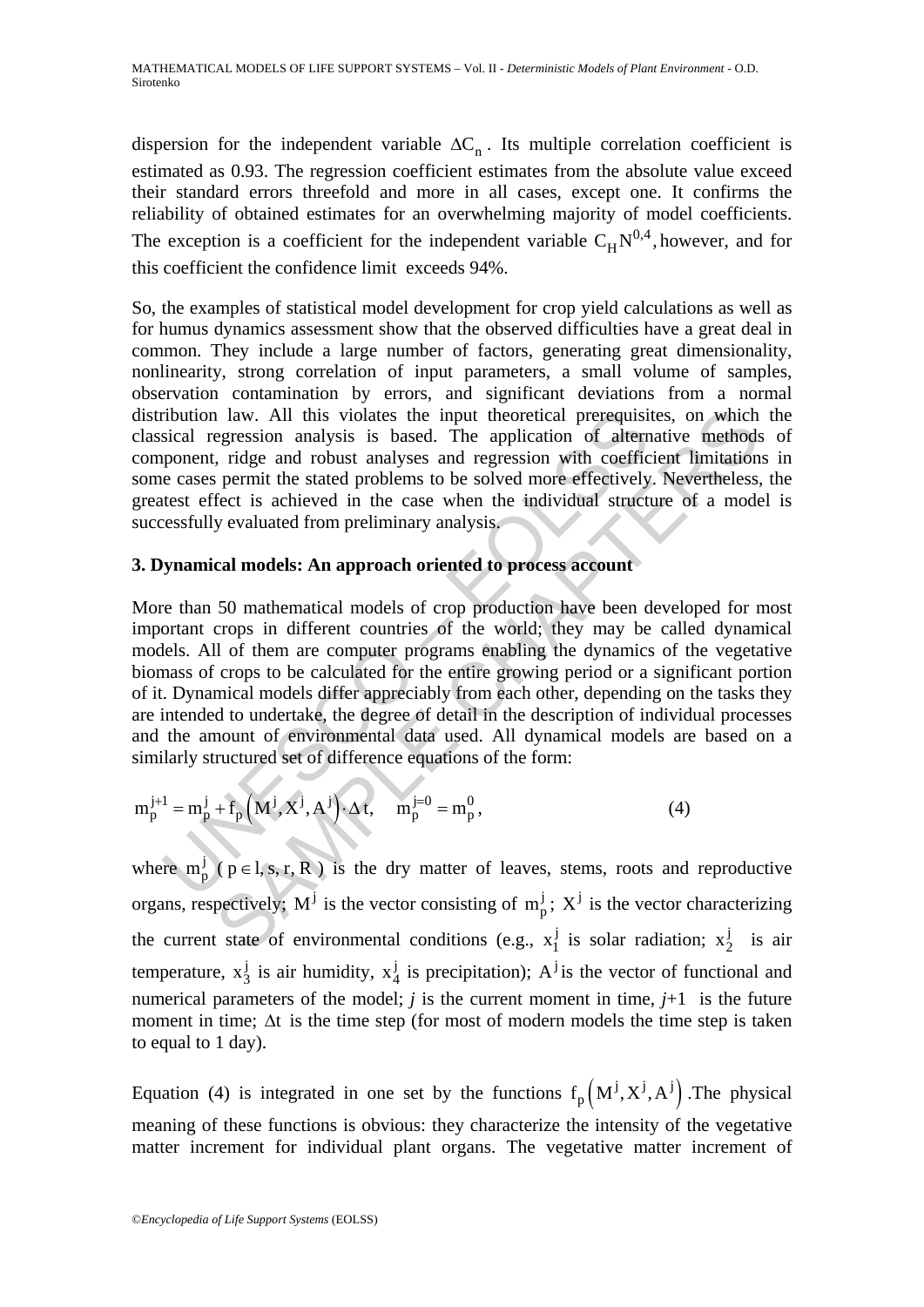individual plant organs  $f<sub>p</sub>$  depends on the current conditions of the crop the current environmental conditions  $X^j$  and the model parameters  $A^j$ . Consider the role of each of these factors.

The vector components of  $M^j$  specify the general crop conditions, i.e. the area of its photosynthetic apparatus, the capacity of a root system and etc. It is clear that daily phytomass increments are in fact largely depended on this set of variables. Besides, the vector  $M^j$  plays also another role: its component values are the peculiar "memory" about past environmental conditions from the initial time moment up to the current one.

An important feature of dynamical models is the small dimensionality of the "weather" condition vector  $X^j$ . Even in the largest dynamical models the number of  $X^j$ components does not exceed 5.

The third argument of the function  $f_n$  is the vector of the model parameters  $A^j$ . Its

dimensionality is specified by the degree of complexity of a dynamical model. A fundamentally important property of dynamical models is the lack of a rigid relationship between the number of parameters and the duration of a simulated period ( a month, a season), and also the time step ( an hour, a day). The number of parameters in a dynamical model is specified only by the degree of detail in describing processes being modeled.

# **4. Deterministic models of energy and mass exchange for plant environment**

dition vector  $X^j$ . Even in the largest dynamical models the<br>ponents does not exceed 5.<br>third argument of the function  $f_p$  is the vector of the model<br>pensionality is specified by the degree of complexity of a dynametall vector  $X^j$ . Even in the largest dynamical models the number of<br>s does not exceed 5.<br>argument of the function  $f_p$  is the vector of the model parameters  $A^j$ <br>ality is specified by the degree of complexity of a dynamical Deterministic models of the environment where the plants grow and develop are the models of a three-link-chain SOIL-PLANT-ATMOSPHERE system. The plants are simultaneously in two environments (air and soil) and continuously exchange with them by substance and energy. The plants "sew" these environments into a united hydrodynamical system – the roots absorb water from soil and leaves in the process of transpiration return it into the atmosphere as vapor. The surface air layer and soil are separated by the inner boundary, i.e. the soil surface where transformations and conjugations of heat, moisture, carbon dioxide and solar radiation flows proceed. The problem of energy and mass exchange for the SOIL-PLANT-ARMOPSHERE system is related to the conjugated problems for two linking environments with the "inner" moisture exchange via plants. The problem of conjugated heat exchange for the atmosphere and soil is considered to be one of the most important theoretical problems of meteorology.

Dorodnitsyn A.A. was the first who formulated this problem (with no account of vegetation) in 1941. Its difficulty, apart from vegetation account, consists in formulating boundary conditions on the soil surface. It is necessary to state that for lack of the evaluated analytical theory of natural evaporation from soil the boundary conditions for moisture transfer on the active surface can be correctly formulated for rather moist or over dried soil. In other cases the semi-empirical relations are used for the problem closure. A general one-dimensional problem of energy and mass exchange and some particular cases of its significant simplification are considered below.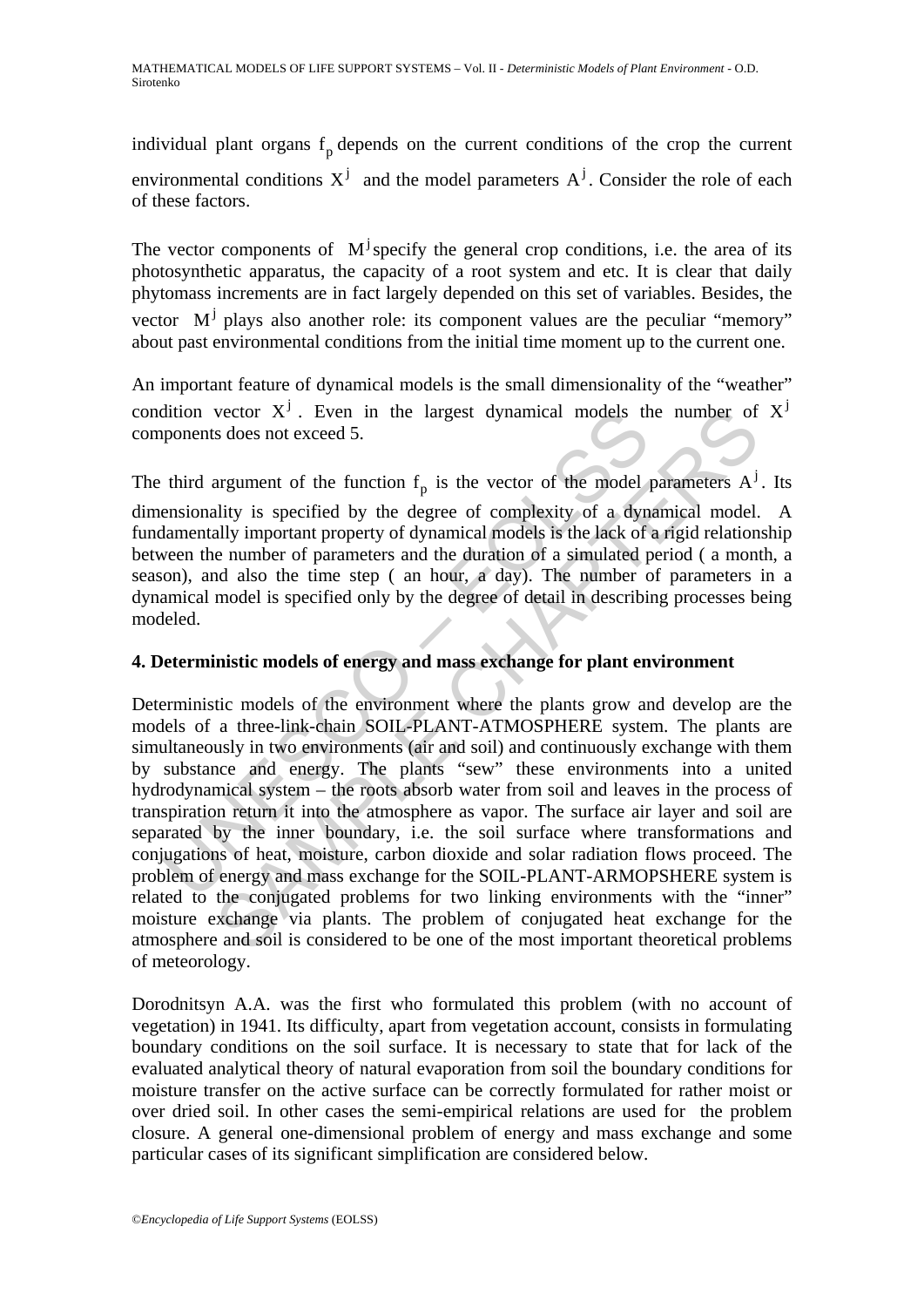-

- -

# TO ACCESS ALL THE **22 PAGES** OF THIS CHAPTER, Visit: [http://www.eolss.net/Eolss-sampleAllChapter.aspx](https://www.eolss.net/ebooklib/sc_cart.aspx?File=E6-03A-05-03)

#### **Bibliography**

Bichele Z.N., Moldau H.A., Ross Yu.K. (1980) Mathematical simulation of plant transpiration and photosynthesis under soil moisture deficit. Leningrad, Hydrometeoizdat, Russia 223 pp. [The mathematical simulation principles of a plant production process, the comparative assessment of some mathematical models and the analysis of plant physiology literature used in simulation are presented].

Boiko A.P. (1993) Numerical studies of a hydrometeorological regime in the plant environment, St-Peterburg, Hydrometeoizdat, Russia 223 pp. [ Studies on aerodynamical, hydrometeorological and gaseous regimes in numerical experiments with the energy and mass exchange models of a soil-plantatmosphere system].

osynthesis under soil moisture deficit. Leningrad, Hydrometeoizdat, Rematical simulation principles of a plant production process, the comparative meant of mean and the analysis of plant physiology literature used in simul is under soil moisture deficit. Leningrad, Hydrometeoizdat, Russia 223 pp.<br>
is under soil moisture deficit. Leningrad, Hydrometeoizdat, Russia 223 pp.<br>
is under soil moisture deficit. Leningrad, Hydrometeoizdat, Russia 223 Dubov A.S., Bykova L.P., Marunich S.V. (1978) Turbulence in vegetation cover, Leningrad, Hydrometeoizdat, Russia 182 pp. [The investigation results of turbulent regime peculiarities in plant communities are included, the experimental data obtained under natural conditions and in aerodynamic tubes are presented, the numerical integration results of nonlinear equations as applied to the boundary layer above horizontally homogeneous vegetation cover are analyzed and the structural transformation of an air flow with its approach to forest is investigated].

France J., Thornley J.H.M. (1987) Mathematical models in agriculture, Moscow, Agropromizdat, Russia, 400 pp. [ A wide spectrum of problems on developing and applying mathematical models in agriculture from deterministic dynamical models of plant productivity, pest and disease development to meat and egg production simulation and farm planning and management].

Nerpin S.V., Chudnovsky A.F. (1975) Energy and mass exchange in a plant-soil-air system, Leningrad, Hydrometeoizdat, Russia 182 pp. [ Considered are all most essential processes of energy and substance exchange in a three-chain system plant-soil-atmosphere, specifying external environmental conditions in the agricultural land].

Poluektov R.A. (1991) Agroecosystem dynamics models, Leningrad, Hydrometeoizdat, Russia 312 pp. [ Development and application of simulation dynamical models of energy and mass exchange and productivity of anthropogenic ecosystems – agroecosystems].

Sirotenko O.D. (1996) Mathematical models in crop bioclimatology in the former USSR (history, achievements and prospects). *Advances in Bioclimatology* V.4, 125-169. [A review of mathematical simulation methods of energy and mass exchange in the plant environment and their impact on crop productivity].

Ulanova E.S., Zabelin V.N. (1990) Methods of correlation and regression analysis in agrometeorology, Leningrad, Hydrometeoizdat, Russia, 207 pp. [Application of classical methods of regression analysis and models of bridge, robust and other regressions for calculating and forecasting crop yield].

#### **Biographical sketch**

**Oleg D.Sirotenko** is Head of Department of the All Russian Institute of Agricultural Meteorology. His main scientific interests include mathematical modeling of energy-mass exchange in the soil-plantatmosphere system and development of models describing weather and climate influence on crop productivity, and assessment of global climatic change and greenhoouse impact on agriculture. He is the lead author on the assessment by the IPCC (Intergovermental Panel on Climate Change) of potential